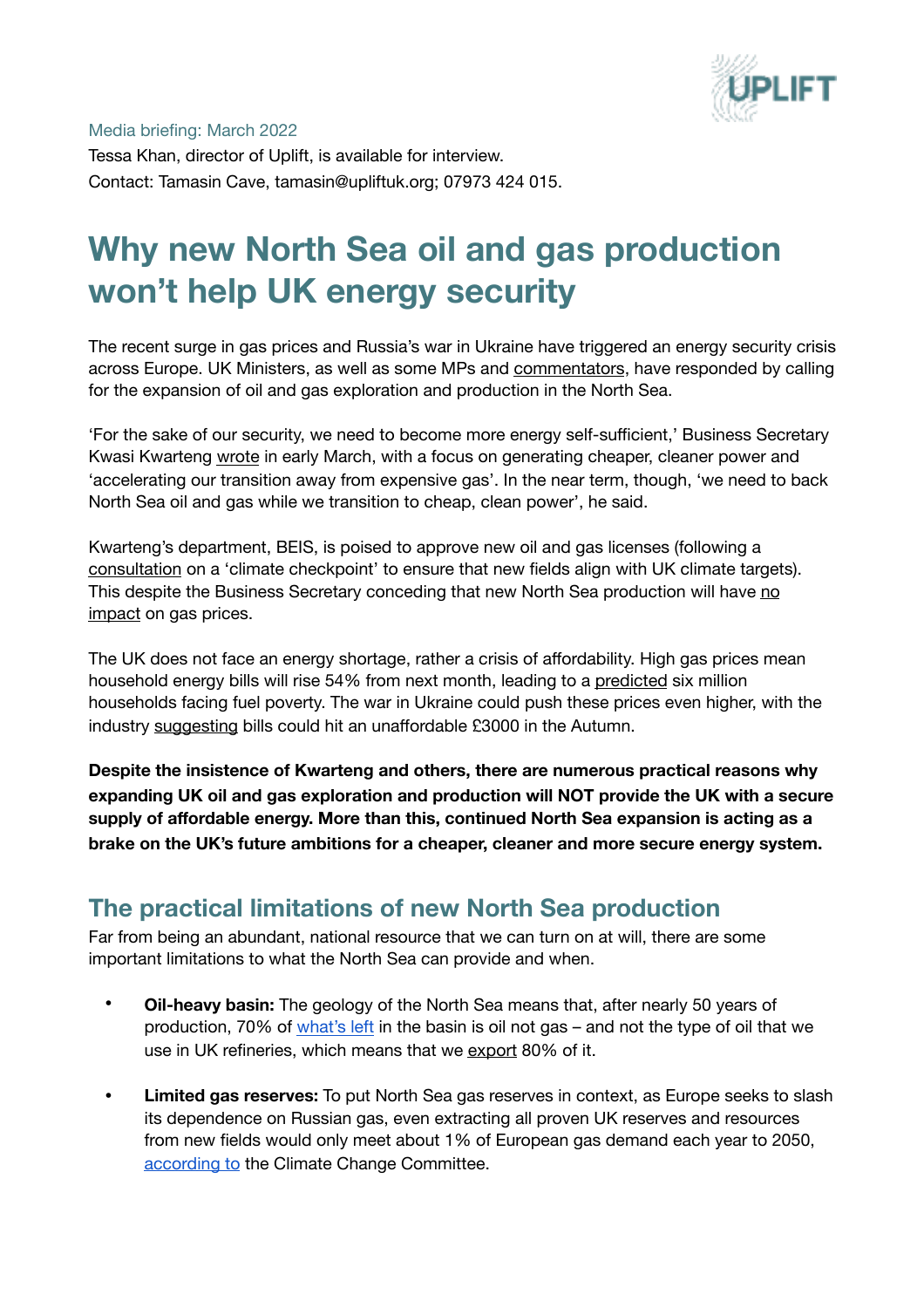- **• Long development time:** It takes on average 28 years to go from discovering a new field to getting any oil or gas out of the ground, [according to](https://www.ogauthority.co.uk/media/6150/2018-ukcs-projects-insights-report.pdf) official figures. So, even if the government were to licence a new gas field today, it would likely be 2050 – the year the UK has pledged to be net zero – before it produced anything we could use in our homes.
- **• Pipeline of oil, not gas:** There are, of course, licensed fields further along the development pipeline, but most of this is oil, not gas. Analysis by Uplift of Rystad data shows that oil makes up 73% of the resource in the 46 new fields up for approval in the next three years.

## **Fast-tracking new fields?**

Kwasi Kwarteng [reportedly](https://www.telegraph.co.uk/politics/2022/02/07/six-north-sea-oil-gas-fields-fired-amid-cabinet-row-net-zero/) wants six North Sea oil and gas fields to be given the green light this year on 'domestic energy security' grounds. Of the six named fields, only three would primarily produce gas. The rest are oil fields (and the UK exports most of its oil). Together these fields would only produce enough gas to satisfy about 2% of the UK's total demand or, put another way, they would allow us to cut the amount of gas we currently import by just 4%. Gas production from these fields, however, would only start in 2026-7 at the earliest, so in four years time, and after five years of marginally reduced imports most of it would be gone. And all the while, this gas would be sold to us at the market price, which could remain unaffordably high. New fields, fast-tracked or not, are no fix for the UK's energy security.

## **New production does not guarantee new UK supply**

There are over 200 oil and gas fields operating in the North Sea, which currently supply approximately half of the UK's gas needs. No one is proposing these supplies are turned off. But, just because the gas is in UK waters, it doesn't guarantee it will reach UK homes. Exports will continue with any new production that is brought online.

- **• It isn't our gas:** Once licensed, North Sea oil and gas belongs to the license-holder. These are multinational, private equity- and state-backed oil and gas firms, including companies fully or partly-owned by the Russian, Iranian, Chinese, Norwegian and other governments.
- **• Sold to the highest bidder:** Because it's not the UK's gas, it can be sold abroad even in a crisis. Currently 80% of North Sea oil is [exported](https://www.gov.uk/government/statistics/petroleum-chapter-3-digest-of-united-kingdom-energy-statistics-dukes) because there is little demand from the country's refineries for UK crude oil. But even gas – where there is domestic demand – is sold overseas. Towards the end of last year, just as we entered the gas crisis, the UK [exported](https://www.dailymail.co.uk/news/article-10455627/UK-gas-exports-double-year-millions-British-families-face-soaring-bills.html) unusually large amounts of gas for the time of year because the companies that own it could get a better price elsewhere. Exports in October 2021 were the highest for that month for a decade.

## **Rosebank oil field and exports**

The Norwegian oil and gas giant, Equinor, [holds](https://www.equinor.com/en/news/equinor-sets-new-timeline-for-rosebank-project.html) the licence on the Rosebank oil field, West of Shetland. Containing more than 300m barrels of oil, it is nearly twice the size of the controversial Cambo field, and one of the six that the government is reportedly looking to fast-track for approval this year. Most of Rosebank's oil will be exported and will play no role in UK energy security. Equinor is majority owned by the Norwegian state, so the profits from Rosebank will go to the Norwegian public.